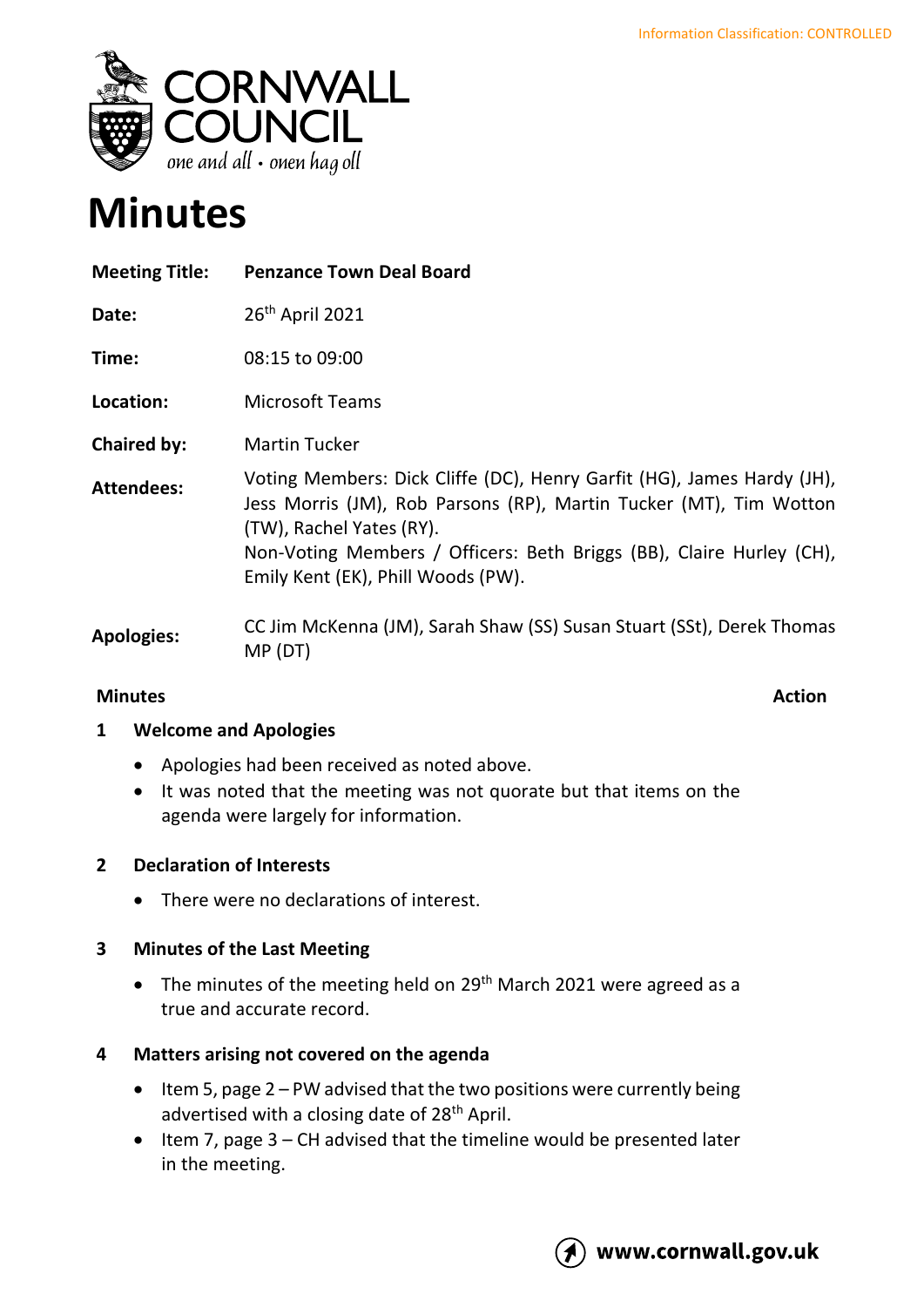- MT enquired as to whether any update had been received on a decision date by Government, given the announcement for Truro.
- PW advised that they were still being advised on a May announcement, following the elections.

#### **5 Project updates**

- CH presented a plan on a page and outlined to the Board the processes involved in stage two and how she had estimated the timelines of these for each project.
- CH advised that the sign off process would involve the Board, Cornwall Council as accountable body, and a one-page summary would be submitted to Government, along with a financial profile, assuming some re-profiling was required based on the sum awarded.
- Regen projects CH advised that this tied in with the Future High Street Fund which was developing at pace.
- Sustainable Travel she had included a series of business cases on the suggestion that this large project could be broken down by intervention. CH noted that she was having conversations with Cornwall Council Transport Team around the prioritisation of this project.
- JM noted the importance of prioritising the sidings as the first project due to importance of breaking ground in line with Cormac timelines.
- Newlyn School of Art and Newlyn Gallery CH noted that she had identified these and potential fast track projects but would discuss this in more detail with HG.
- **ACTION:** CH to discuss projects with HG

## **6 Accelerated Fund Report**

- JM advised that all Shopmobility equipment had been delivered and the venue had been finalised. This project was a few weeks off full delivery.
- The Green Gym was set up and operational and the feedback suggested that this was proving popular.
- Cycle shelters were in progress but there had been a delay due to issues with sourcing materials. Delivery expected mid to end May.
- The interpretation panels and map were in final design stage. The roll out of the recycling bins would be updated at the next meeting.
- CH noted that a local organisation had been in touch regarding cycle racks on their premises. She noted that although the timing did not work for accelerated fund roll out, it was good to see there was engagement and interest in adding to the sustainable travel network and contact would be maintained to discuss delivery under main TIP in due course.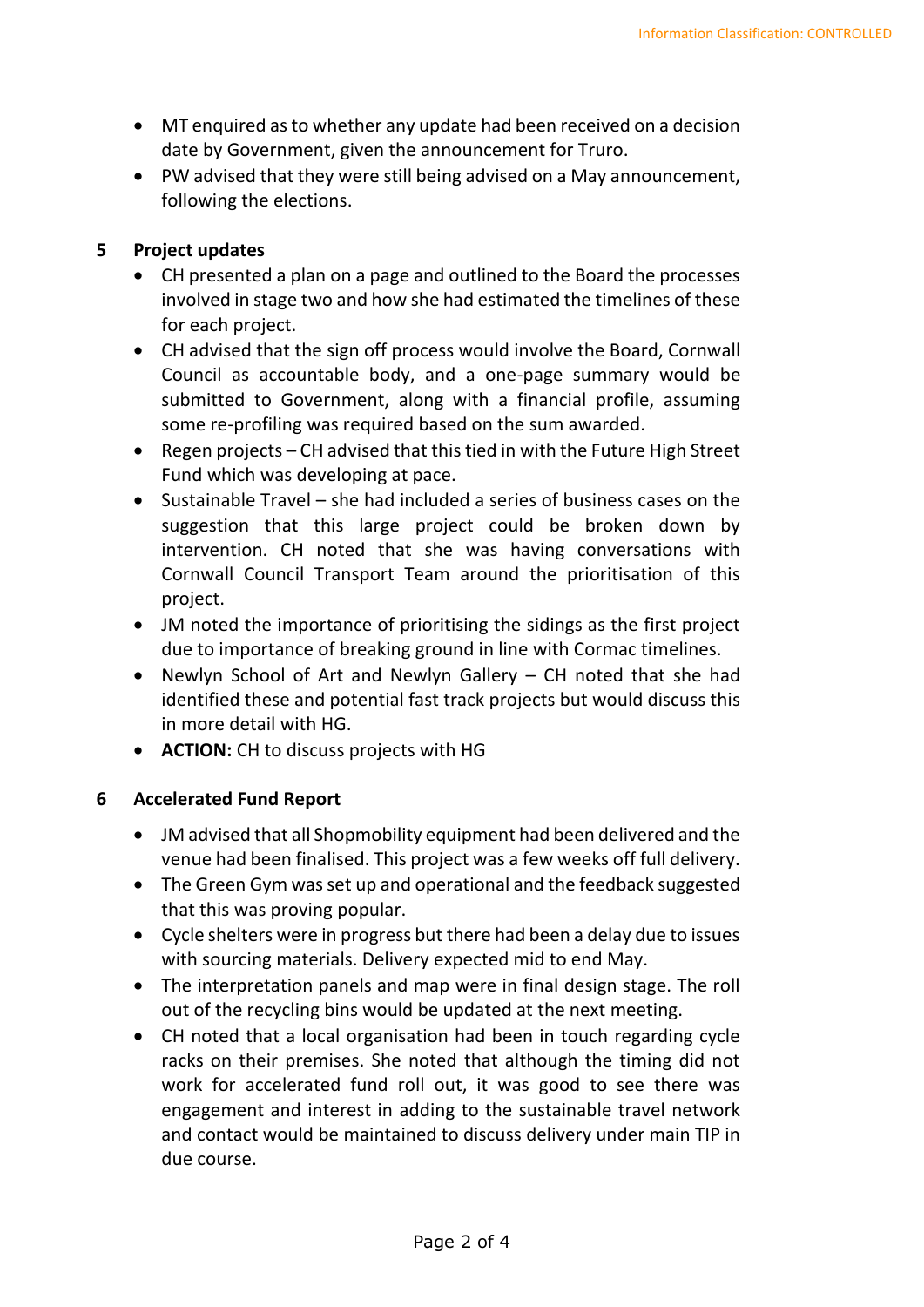# **7 Budget update**

- CH noted that the budget update had not gone out with the agenda pack as she was awaiting final quotes regarding the Sidings project, which she had unfortunately not received. She noted that she had a query logged with Cormac.
- CH advised that SS was investigating Architectural Heritage Fund and that this would require £10k match funding from the capacity budget.
- CH advised that CDC had suggested conducting research to get up-todate data given that their proposal was currently based on pre-existing data.
- CH noted that approval of all these costs would go over the remaining budget but that the Board was not in a position to make any decisions today given CH was not in possession of all accurate costings.
- **ACTION:** CH to circulate accurate costs as soon as received.
- Members noted that there was a query in with CLG as to how Cornwall Council might be able to facilitate draw down of grant funding to support business case development.
- PW advised that Cornwall Council were advising all four Cornish towns to focus their remaining funds on business case development, so he was supportive of CH suggested approach.
- Members noted the importance of ensuring the Board did not lose sight of their original aspirations and key themes, including social outcomes, social values, environmental considerations and sustainability and engagement with younger people (including apprenticeships/ placements where appropriate), real living wage and the importance of local tendering.
- Members agreed that these should form part of a key checklist.
- EK advised that the Economic Growth team has a set of standard conditions which help drive their aims and the Board may wish to consider a similar set of principles and start to communicate with project leads that, if possible, the Board will be looking to include these.
- CH advised that she had received spreadsheets from Government outlining mandatory outputs and felt there was scope to add additional. She also suggested the options of including monitoring and evaluation on projects.
- CH noted that she had not yet had the opportunity to review these documents in detail and would advise the Board further once she had done so.
- **ACTION:** CH to update Board and follow up on checklist concept following review of Government reporting spreadsheets.
- Members noted that this matter would be discussed in more detail at the next Board meeting when it was hoped that the outcome from